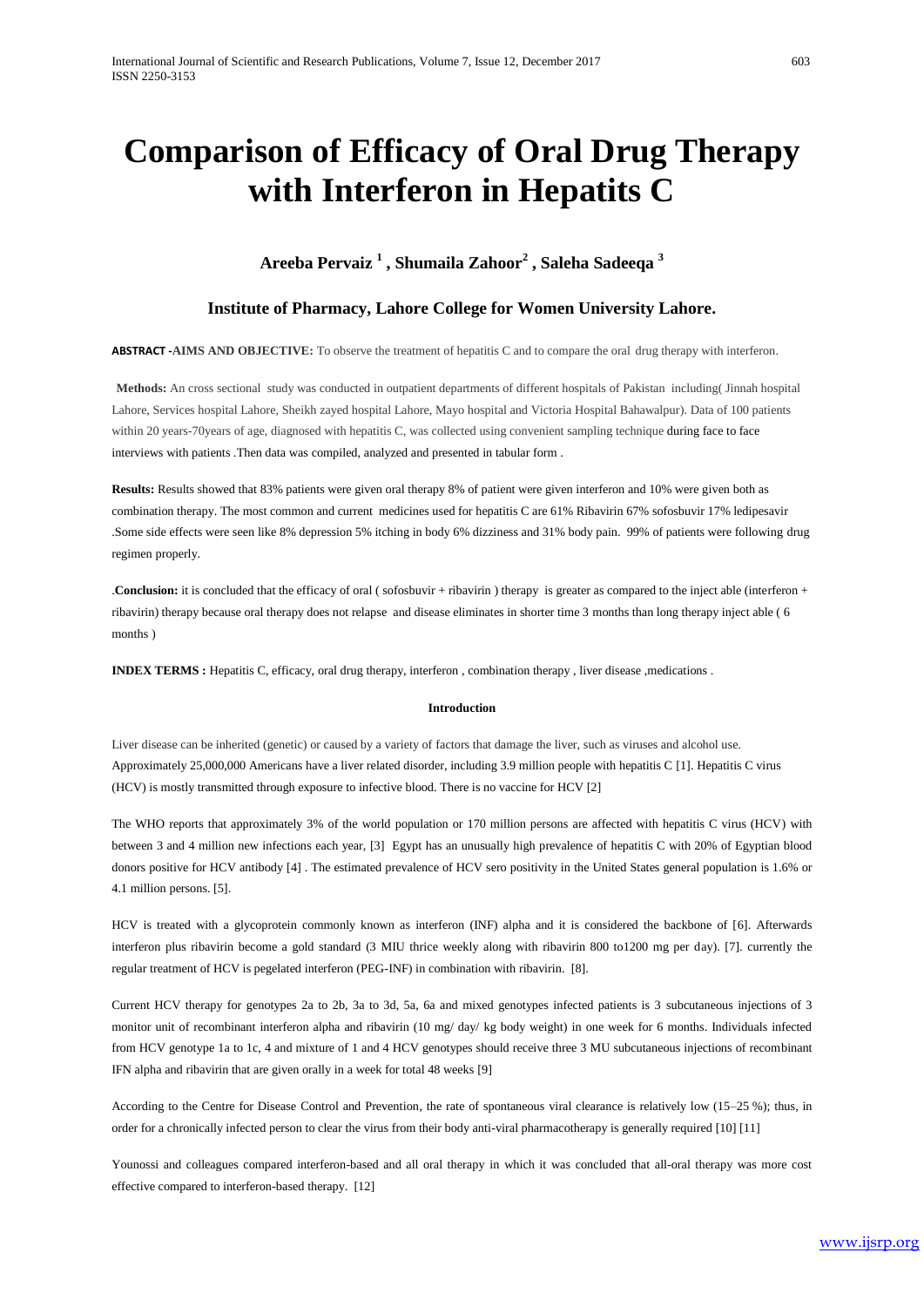## **Materials And Methods:**

An cross sectional study was conducted during June 2017-August 2017 in outpatient departments of different hospitals including Jinnah hospital Lahore, Services hospital Lahore,Shiekhzayed hospital Lahore, Mayo hospital and Victoria Hospital Bahawalpur. Data of 100 male and female patients ,within age limit of 20 years-70years who were diagnosed with hepatitis C,was collected. Pregnant women with hepatitis C were excluded for this study For data collection purpose an extensive form was designed covering the following aspects : patients demographic information , symptoms of hepatitis C , side effects , prevention , management and treatment . Form was filled during face to face interview with patients then data was compiled , analyzed and presented in tabular form . Extensive calculations and statistical functions were applied to analyze the results and led to graphical representation of results .

#### **Results :**

Data was collected from 100 individuals . The results shows that 46% males and 56% females were suffering from hepatitis C ( figure 1). The age limit of patients that 62% were in  $(20 - 40 \text{ yrs})$  and 28 %  $(40 - 60 \text{ yrs})$  and 12%  $(60 - 80 \text{ yrs})$  ( figure 2).

Family history shows that 13% suffer from hepatitis C 4% suffered from hepatitis A and 6 % suffered from hepatitis B ( figure 3) . The major chief complaints shown were 5% polyuria , 56% stomached 23% fatigue and 25% vomiting ( figure 4 ) . the most important factor was type of hepatitis that whether it is chronic or acute and which type is more common hence 62% patients suffered from acute hepatitis and 38 % suffered from chronic hepatitis ( figure 5)

Different type of therapy was given to patients 83% oral therapy 6% interferon therapy and 10 % combination therapy was given ( figure 7) and most common medicines used for the treatment of hepatitis are 61% Ribavirin 68% sofosbuvir 17% ledipesavir 11% simeprevir and 8% other medicines were given ( figure 8) . but some medicines had side effects which were seen very commonly in patients the side effects were 8 % depression 5 % itching 6 % fatigue and 31% pain in body were seen (figure 6) .



(Figure :1 age distribution )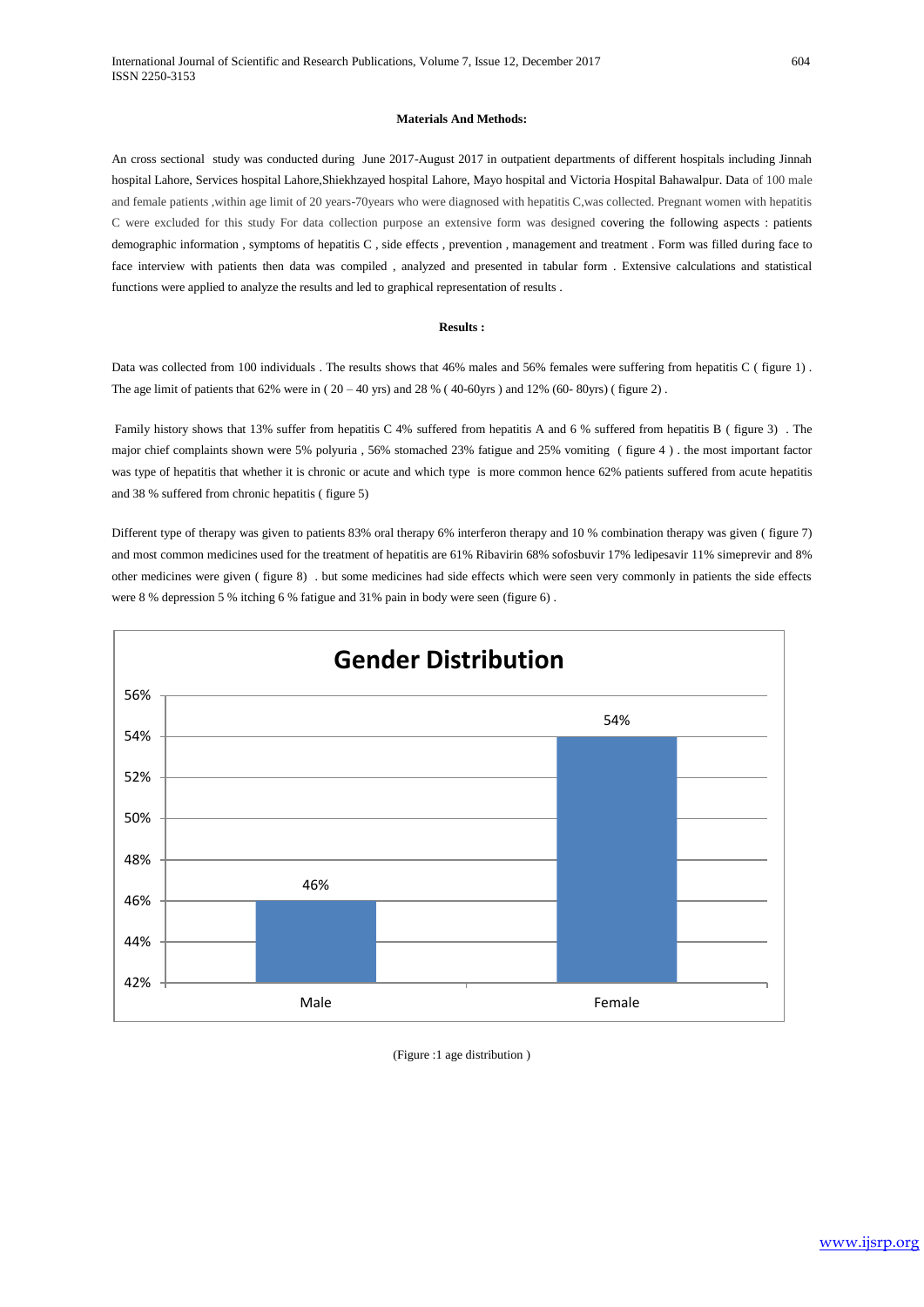

# ( Figure 2: Age groups )



<sup>(</sup>Figure 3: family history )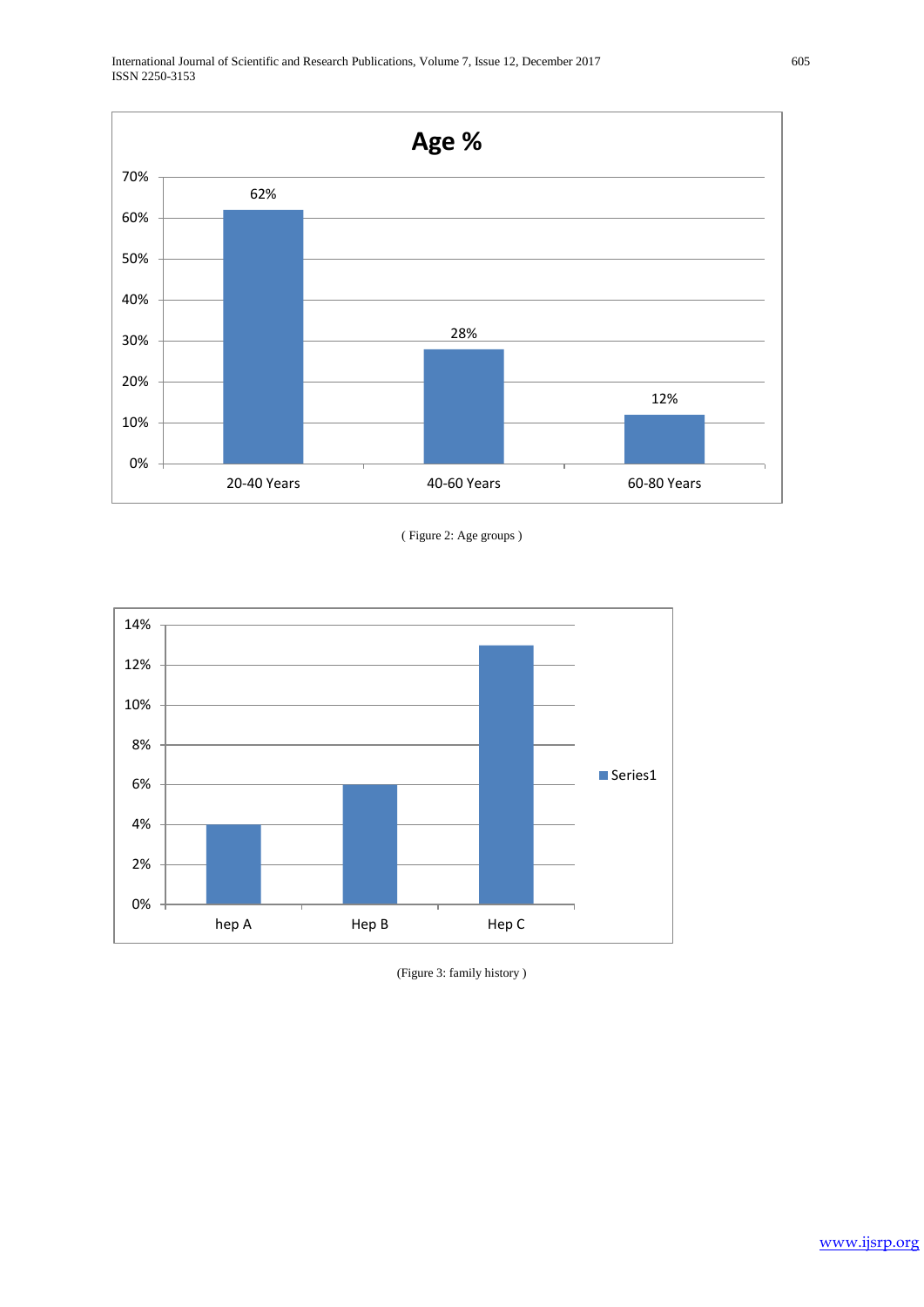





(Figure 5: type of hepatitis )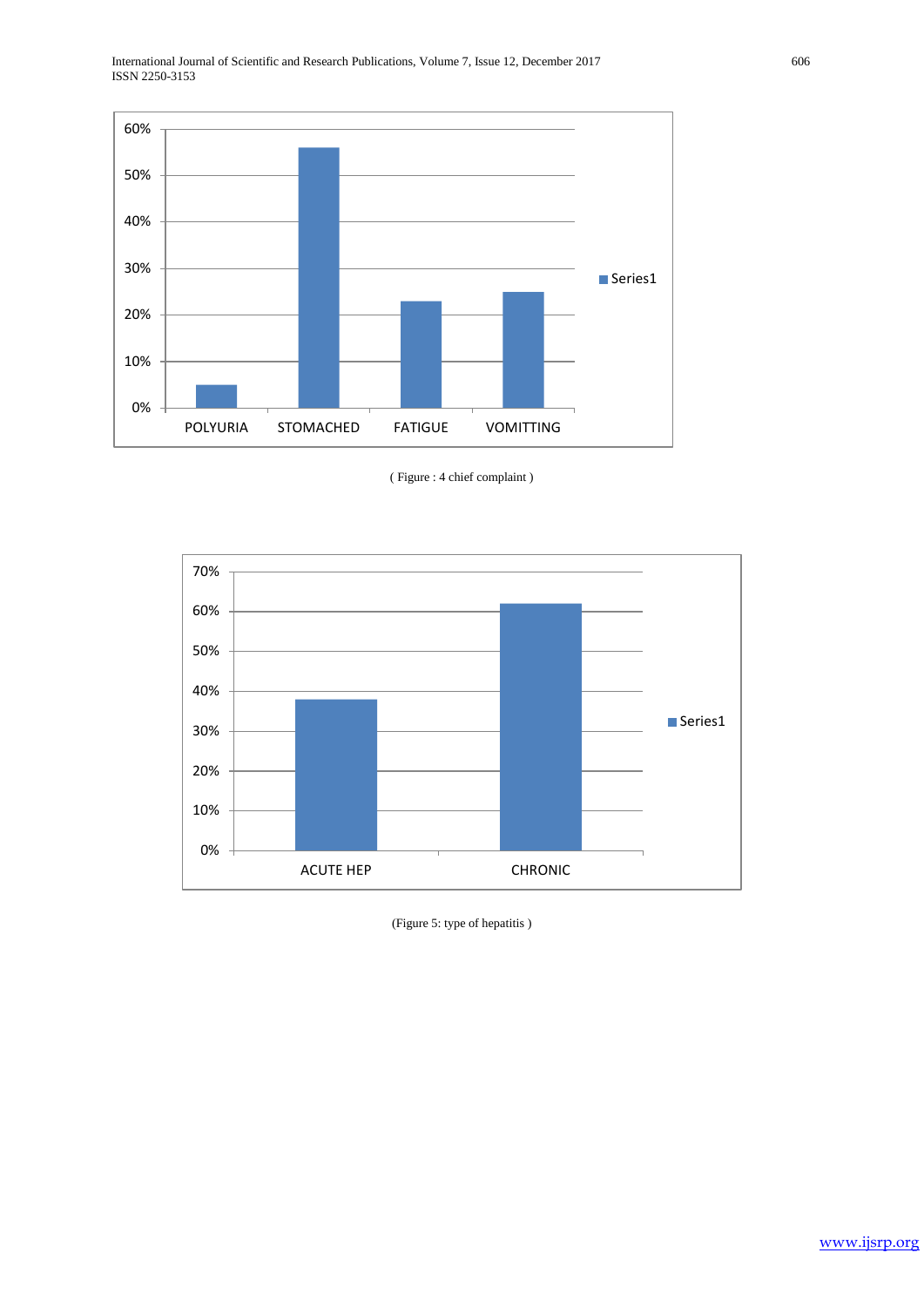





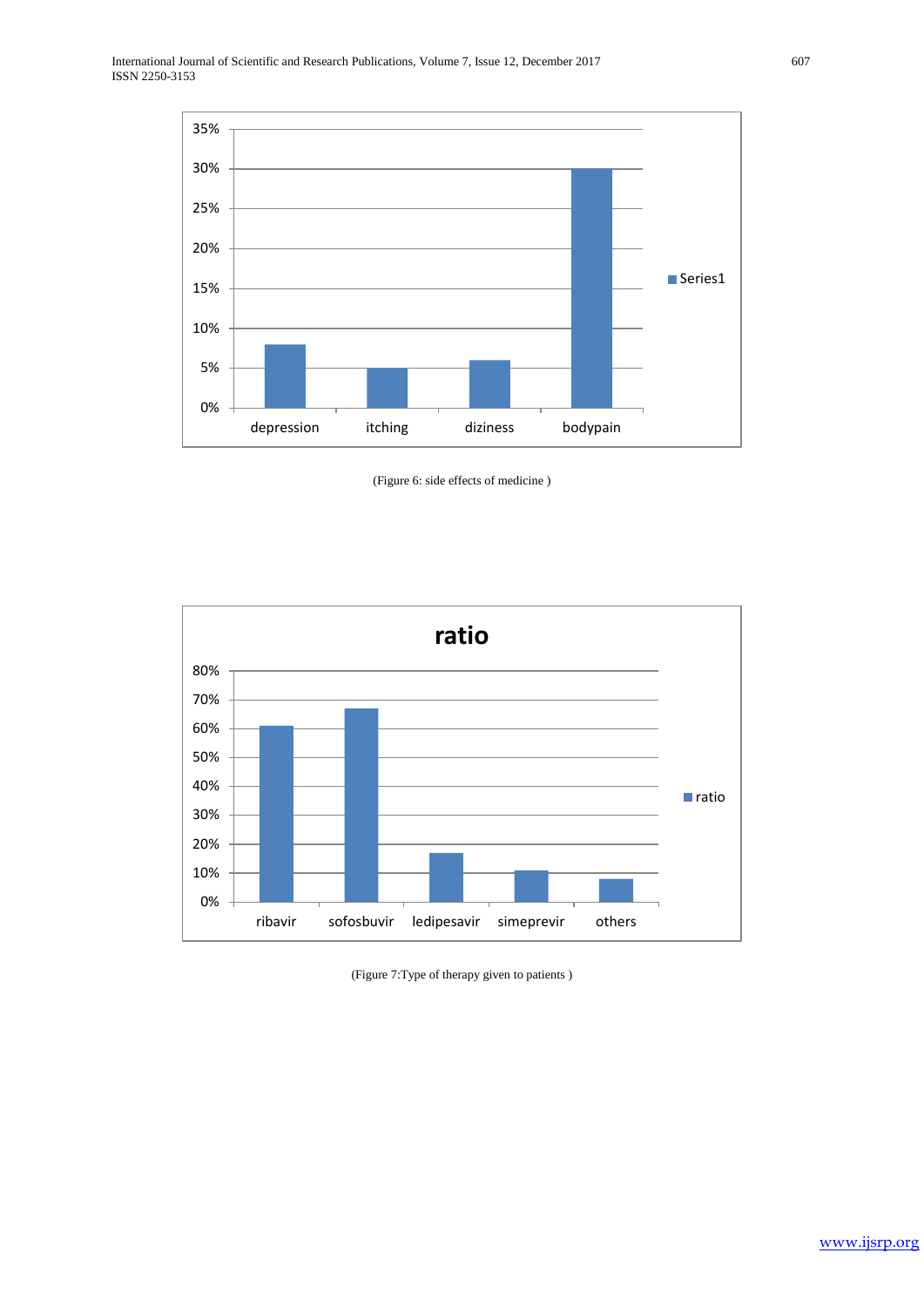

(Figure 8 : current medication used for hepatitis C)

|             | Male | Female |
|-------------|------|--------|
| percentages | 46%  | 54%    |
| frequency   | 40   | 74     |

Table 1 Age distribution

| 20-40 Years |    | 40-60 years |              | 60-80 years |  |
|-------------|----|-------------|--------------|-------------|--|
| 62%         | 62 | 28%         | $\cap$<br>20 | 12%         |  |

 $Table~2:age~limits$ 

| $-1$<br>Hep | $\sim$ $\sim$<br>Hep<br>., | Hep<br>- |        |
|-------------|----------------------------|----------|--------|
| 4%          | 6%                         | 13%      | $\sim$ |

Table 3: family history

|             | polyuria | stomached | fatigue | vomiting |
|-------------|----------|-----------|---------|----------|
|             |          |           |         |          |
| percentages | 5%       | 56%       | 23%     | 25%      |
| frequency   |          | 56        | 23      | 25       |

Table 4 : chief complaints

|           | Chronic hep | Acute hep |
|-----------|-------------|-----------|
| %         | 38%         | 62%       |
| Frequency | 38          | 62        |

Table 5 : type of hepatitis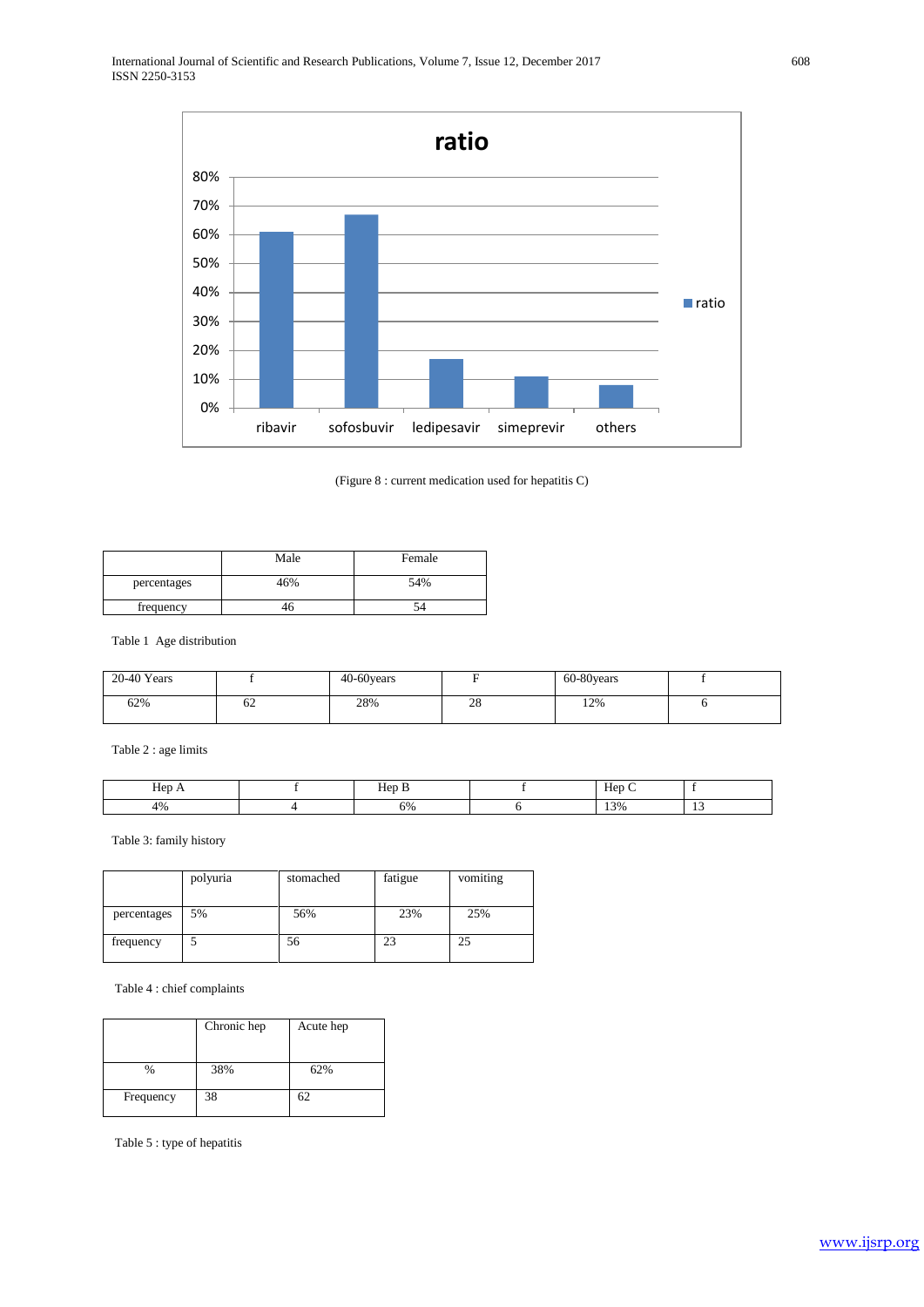|               | Depression | Itching in<br>body | fatigue | Body pain |
|---------------|------------|--------------------|---------|-----------|
| $\frac{0}{0}$ | 8%         | 5%                 | 6%      | 31%       |
| $\mathbf n$   | 8          |                    | 6       | 31        |

## Table 6 : side effects of medicines

|      | oral | interferon | both |
|------|------|------------|------|
|      |      |            |      |
| $\%$ | 83%  | 6%         | 10%  |
|      |      |            |      |
| n    | 83   | 6          | 10   |
|      |      |            |      |

Table 7: type of drug therapy

| Medicines   | Percentage | frequency |
|-------------|------------|-----------|
| Ribavirin   | 61%        | 61        |
| sofosbuvir  | 67%        | 67        |
| ledipesavir | 17%        |           |
| simeprevir  | 11%        |           |
| others      | 8%         |           |

Table 8 : type of medicines

# Discussion :

The hepatitis C virus is a blood borne virus and the most common modes of infection are through exposure to small quantities of blood. This may happen through injection drug use , unsafe injection practices, unsafe health care , and the transfusion of unscreened blood and blood products .

HCV screening has several potential benefits. By detecting HCV infection early, antiviral treatment can be offered earlier in the course of the disease which is more effective than starting at a later stage. [13] Further, early detection together with counselling and lifestyle modifications may reduce the risk of transmission of HCV infection to other people. The optimal approach to screen for HCV is to test the individuals having risk factors for exposure to the virus. [14]

Most of the patients diagnosed with Hepatitis C were female. It has been shown in a study that there exist strong evidence in favour of a higher HCV clearance rate in females compared with males [15].

According to survey 83% patients were given oral therapy 8% of patient were given interferon and 10% were given both as combination therapy. Oral therapy was found to be more cost effective. A study conducted by Younossi showed that all-oral therapy was more cost effective compared to interferon-based therapy [16]. Another study conducted by Hagan and colleagues showed that oral therapy, as compared to an interferon-based regimen, was cost-effective for genotypes 2 and 3 disease. [17]. The most common and current medicines used for hepatitis C are 61% Ribavirin 67% sofosbuvir 17% ledipesavir 11% simeprevir and 8% other medicines like omeprazole (risek) flagyl ant etc . Some side effects were seen like 8% depression 5% itching in body 6% dizziness and 31% body pain was seen. 99% of patients were following drug regimen properly.

#### **Conclusion :**

Hepatitis C is the general term inflammation of liver and transmitted through exposure to infective blood .this may happens to transfusion of HCV contaminated blood and blood products. From research it was concluded that both oral and interferon therapies were given and in some places and their combination therapy was also given .According to research oral therapy ( ribavirin + sofosbuvir) is more effective, common and show better results because oral therapy has more patient compliance , less side effects easily affordable and eliminates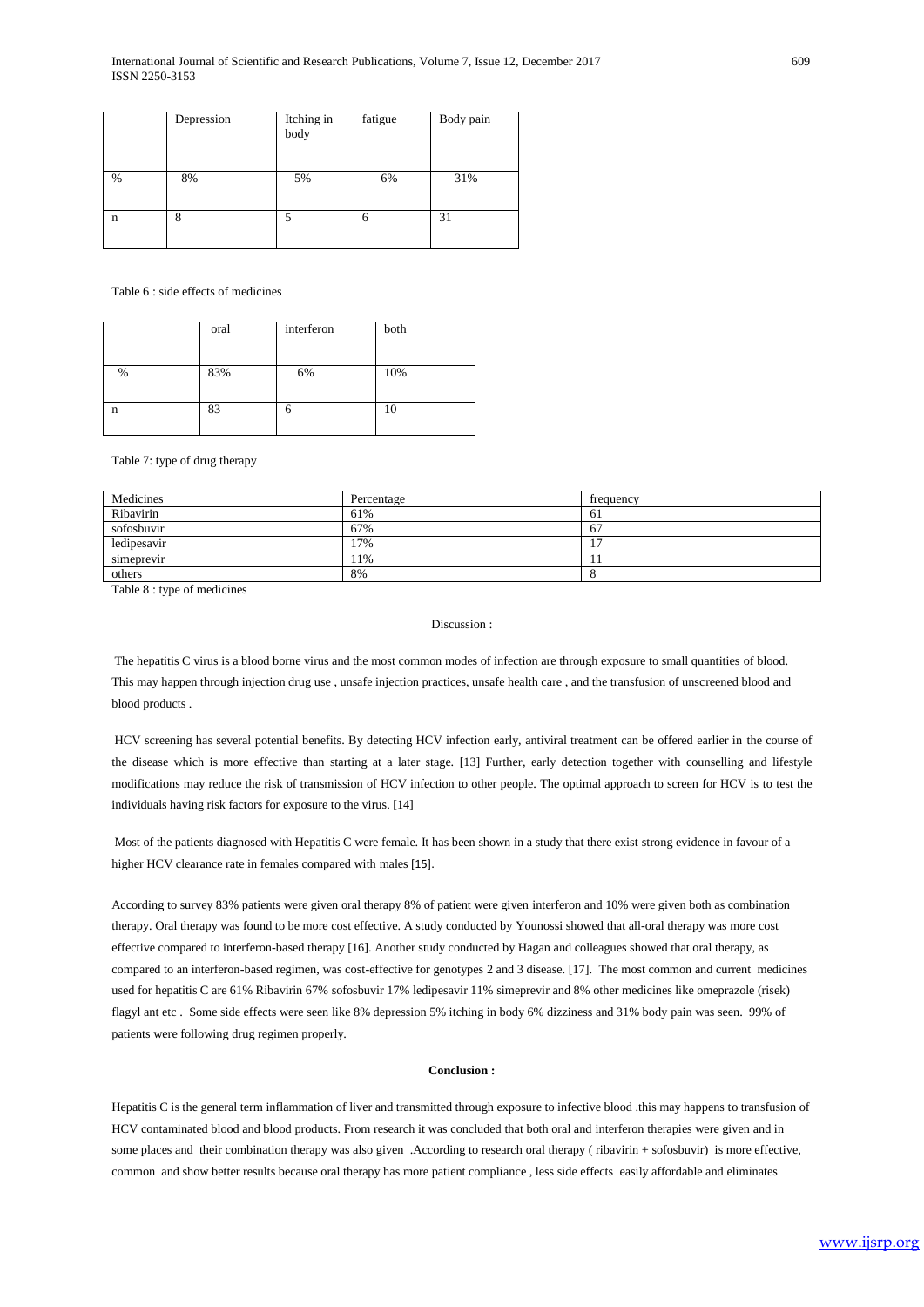diseases in shorter period within 3 months as compared to interferon are injectabels so they are painful , expensive take more time ( 6 months ) and have many side effects like depression , body pain and itching in body .

## **Acknowledgments :**

Apart from efforts , the success of my projects depends largely on the encouragement and guidelines of many others . I take this opportunity to express my gratitude to hospital management and staff for their support and cooperation in collecting data .

### **References :**

- 1. Wise M etal : Changing trends in hepatitis C mortality in United States: Journal of Hepatology: 2008: 47: 1128-1135
- 2. Alter MJ. Epidemiology of hepatitis C virus infection. World Journal of Gastroenterology. 2007;13:2436–41
- **3.** Castillo I, Bartolomé J, Quiroga JA, Barril G, Carreño V: Diagnosis of occult hepatitis C without the need for a liver biopsy: Journal of Medical Virology*: 2010: 82(9)*
- 4. Zein NN. Clinical significance of hepatitis C genotypes. Clinical Microbial Review. 2000;13:223–35
- 5. Nalini K, Sharma M, Averell H: Epidemiology, Risk Factors, and Natural History of Chronic Hepatitis C: Sharma and shirker: 31-70 : 32(11)
- 6. Fanfair A, Zaidi T, Taylor L: Trends in seroprevalence of herpes simplex virus type 2 among non-Hispanic blacks and non-Hispanic whites aged 14 to 49 years--United States, 1988 to 2010: Sexually transmitted diseases, Pub Med: 2013:40( 11)
- 7. Shepard CW, Finelli L, Alter MJ. Global epidemiology of hepatitis C virus infection. Lancet Infected Diseases. 2005;5:558–67
- 8. Caritter RL, Emerson SS: Therapy of hepatitis meta analysis of interferon alpha 2b trials. Journal of *Hepetology:* 1997, 26(3): 835-85
- 9. Demirtürk N etal : Hepatitis B and C virus in West-Central Turkey: Seroprevalence in healthy individuals admitted to a university hospital for routine health checks**.** *Turkey Journal of Gastroenterology* : 2006, **17:** 267-72.
- 10. Hamid S, Umar M, Alam A, Siddiqui A: PSG consensus statement on management of hepatitis C virus infection: *Journal of Pak Medical Association:* 200**4,** 5**4:** 146-150
- 11. Zuberi Bader, Zuberi Faisal, Memon Sajjad, Qureshi:: Sustained virological response based on rapid virological response in genotype-3 chronic hepatitis C treated with standard interferon in the Pakistani population. World Journal of Gastroenterology 2008, 14(14):2218-2221.
- 12. Moyer VA, U.S. Preventive Services Task Force Screening for hepatitis C virus infection in adults : Annals of internal medicine: 2013;159:348–357
- 13. Fox RK, Wright TL: Viral Hepatitis. Current diagnosis and treatment. Journal of *Gastroenterology* 2003, **2:** 446-562
- 14. Hayashi N, Takehara T. Antiviral therapy for chronic hepatitis C: Past, present, and future. Journal of Gastroenterology. 2006; 41:17–27
- 15. Minola E, Prati D, Suter F. *et al* : Age at infection affects the long-term outcome of transfusion-associated chronic hepatitis C: Pub Med : 2002: 99(12):4588-91.
- 16. Hagan LM, Yang Z, Ehteshami M, Schinazi RF. All-oral, interferon-free treatment for chronic hepatitis C: cost-effectiveness analyses. Journal of Viral Hepatology. 2013;2013:20–847
- 17. Younossi ZM, Singer ME, Mir HM, Henry L, Hunt S. Impact of interferon free regimens on clinical and cost outcomes for chronic hepatitis C genotype 1 patients. Journal of Herpetology. 2014;60:530–5

#### **Authors**